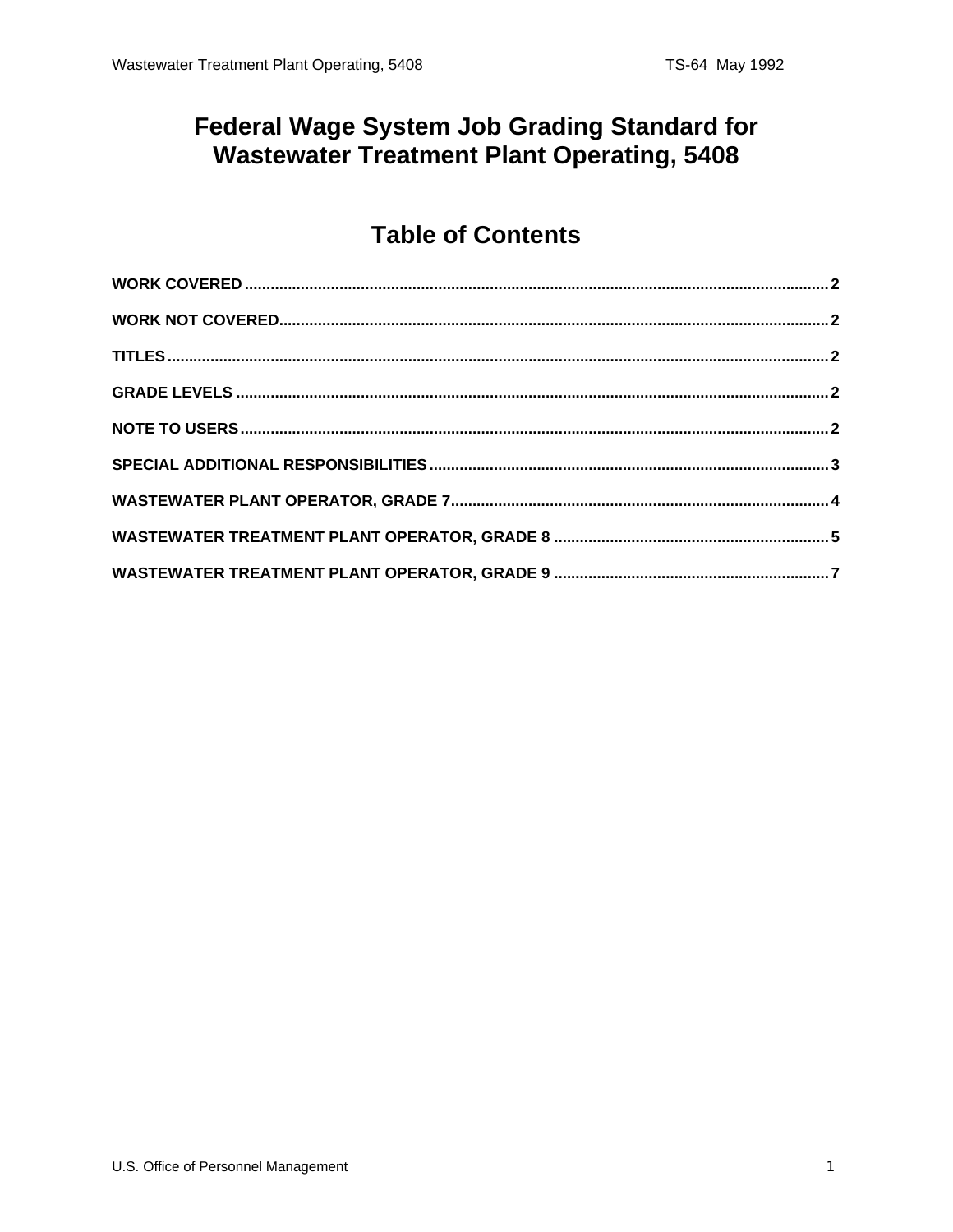# **WORK COVERED**

<span id="page-1-0"></span>This standard covers nonsupervisory work involved in the operation of wastewater treatment facilities and plants to treat and dispose of waterborne domestic waste or industrial wastewater.

This standard cancels and supersedes the Job Grading Standard for Sewage Disposal Plant Operator, 5408, issued in September 1969.

## **WORK NOT COVERED**

This standard does not cover work which primarily involves:

- Operating water treatment facilities and plants to treat or pump water for domestic or industrial use. (See [Job Grading Standard for Water Treatment Plant Operating, 5409.](/fedclass/fws5409.pdf))
- Operating power boilers and treating boiler wastewater prior to discharge. (See [Job Grading](/fedclass/fws5402.pdf)  [Standard for Boiler Plant Operating, 5402.](/fedclass/fws5402.pdf))

### **TITLES**

Jobs covered by this standard at grade 7 level and below are titled *Wastewater Plant Operator*.

Jobs at grade 8 and above are titled *Wastewater Treatment Plant Operator*.

# **GRADE LEVELS**

This standard describes three levels of nonsupervisory wastewater treating work (grades 7, 8, and 9). It does not describe all possible levels at which jobs may be established. If jobs differ substantially from the skill, knowledge, and other work requirements described in the grade levels of this standard, they may be graded above or below the levels described based upon sound grading methods.

### **NOTE TO USERS**

Because of possible adverse human health and environmental effects, many states have imposed strict certification requirements on wastewater treatment plant operators. Certification of employees, however, does not directly affect the difficulty or other characteristics of work which are considered in grading trades and labor jobs under the Federal Wage System. Under this system, jobs are graded considering the skill and knowledge which are applied in actual work performance, as well as the factors of responsibility, physical effort, and working conditions actually involved in accomplishing work assignments. Consequently, certification requirements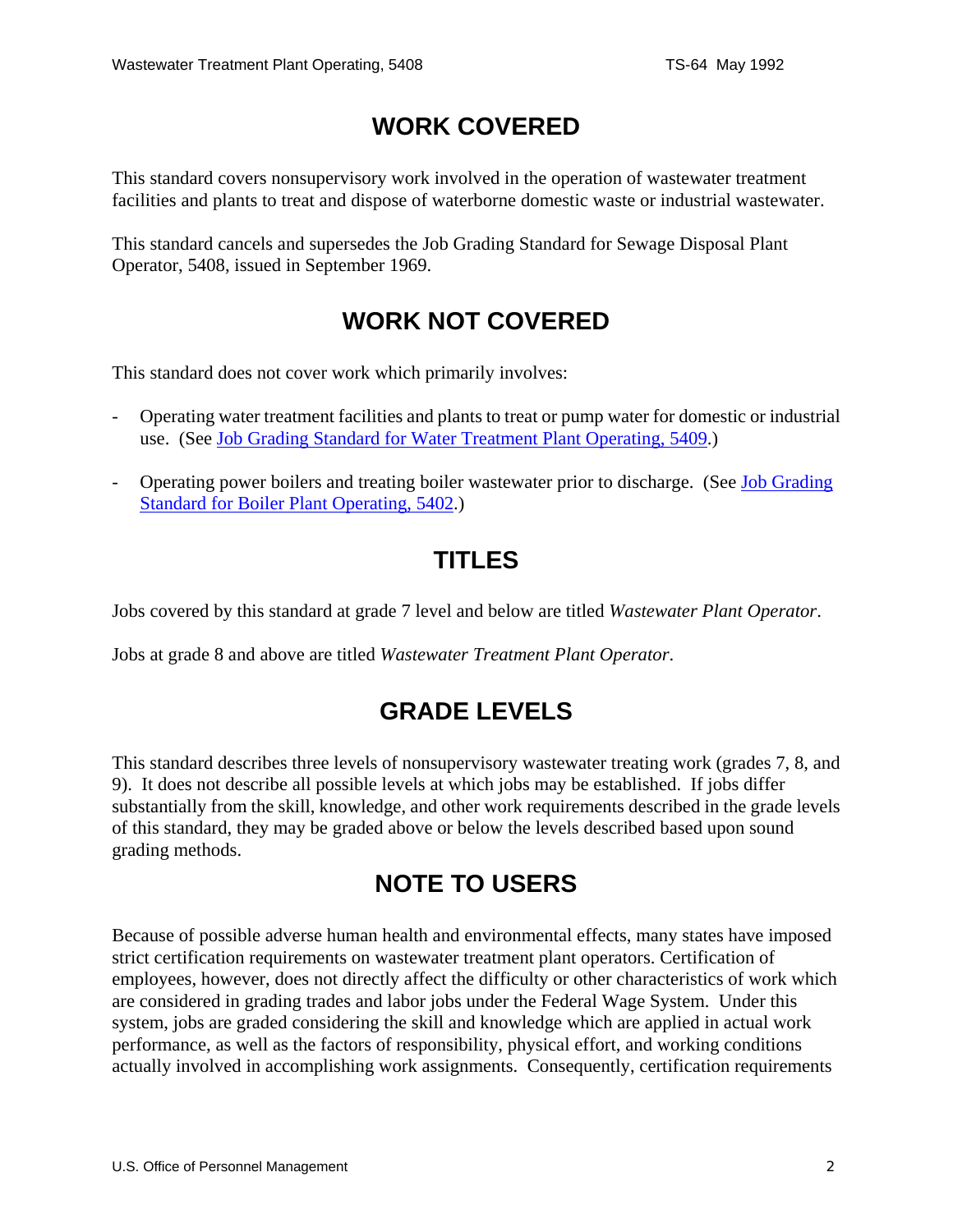<span id="page-2-0"></span>have no grade level impact. (See [Digest Vol. 14](/classapp/digests/digest14.pdf) for additional guidance on the impact of state certification and licensure requirements on the classification of jobs covered by this standard.)

## **SPECIAL ADDITIONAL RESPONSIBILITIES**

This section provides guidance for determining the grade level of certain plant operating situations. The Wastewater Treatment Plant Operator Standard describes normal operation.

When positions clearly meet the criteria described below, one additional grade may be credited to plant operator positions at the grade 8 level whether they work alone or with a small group of plant operating employees. It is the intent of this provision that only one operator on each shift be credited with an additional grade for shift-level responsibility.

Most wastewater treatment plants run on a 7-day, 3-shift plan. Operators may be assigned to a specific shift or alternate working on all three shifts, including weekends. On second and third shifts and on weekends, one operator is typically designated as the "operator in charge" of the complete plant, including ancillary and stand-alone wastewater treatment facilities which may be geographically dispersed. The operator typically performs additional duties which are more responsible and require a slightly higher level of skill and knowledge than of full performance level operators who are on duty where a supervisor is available to provide specific guidance and assistance.

The "operator in charge" must have a thorough knowledge of the entire wastewater treatment system and user requirements in order to locate problems and initiate immediate corrective action to maintain adequate wastewater treatment. The operator, in the absence of written contingency procedures, must have the responsibility to decide whether to shut down a wastewater treatment plant and, if so, whether equipment still in operation can handle the load or whether to attempt to bypass the trouble until corrective action has been completed. Typically, the "operator in charge" has responsibility to determine what work must be done and the authority to approve overtime or to call in necessary maintenance personnel. The operator is responsible for relaying instructions to the next shift operator including problems encountered and action taken.

While these and other similar situations do not describe supervisory responsibilities, they represent situations which indicate that individuals designated as "operator in charge" have more responsibility and a higher level of skill and knowledge than operators who have a supervisor who is available for technical advice and guidance.

Additional grade credit will be added only to plant operators at the journey level who are assigned shift responsibility on a regular and recurring basis. Credit will not be given to plant operators who regularly work when a supervisor is present at the facility or at a nearby facility on the same shift.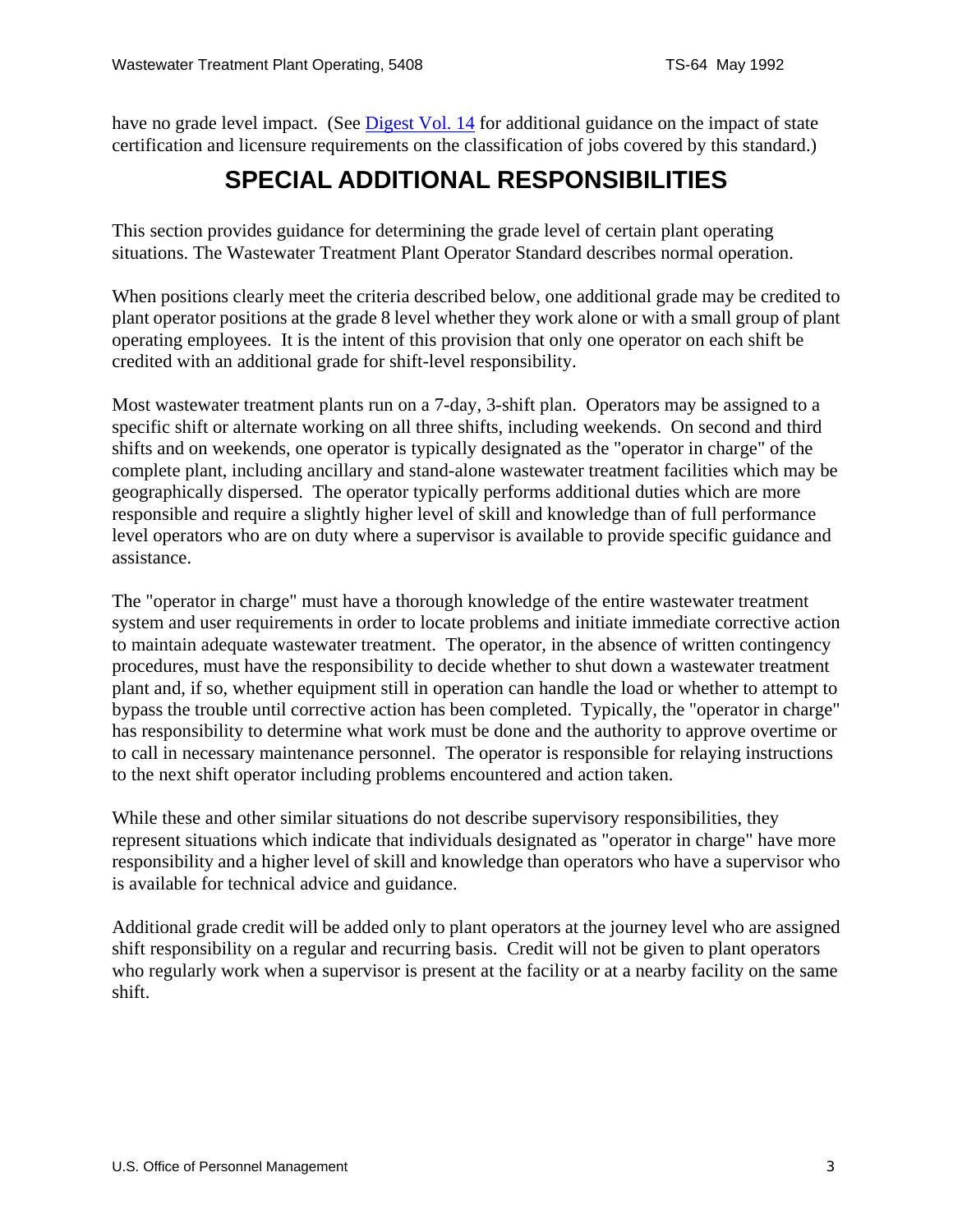## **WASTEWATER PLANT OPERATOR, GRADE 7**

<span id="page-3-0"></span>*General*: Grade 7 wastewater plant operators work in wastewater treatment plants which provide pretreatment and primary treatment of effluent wastewater or liquid waste. At this level, they monitor wastewater treatment equipment and gauges according to a prescribed schedule and perform routine operator maintenance. The operators perform routine tests such as standard jar and ion concentration (pH) tests and record results in standardized reports. They make adjustments to control valves and pumps in the wastewater treatment process.

*Skill and Knowledge*: Grade 7 wastewater plant operators know how to use equipment such as bar racks, fine screens, grit chambers, and grease separators in the wastewater settling process to separate, retain, and grind solids in preparation for further treatment in other stages of the wastewater treatment process. They have skill using primary treatment stage equipment such as septic, Imhoff, and settling tanks used to remove and retain settleable solids which are rejected or processed.

Grade 7 operators know how, when, and where to collect samples to determine the amount of solids to be removed by drying and weighing the samples in accordance with prescribed Federal and State standards. They have skill in adding predetermined chemical reagents to samples and to conduct tests such as pH and settleable solids. Grade 7 level operators follow prescribed Federal and State measures to adjust the rate of flow and the amounts of chemicals to be fed into the system. They have skill in adjusting plant equipment to regulate the speed of the treatment process so that the wastewater flows at a rate slow enough to allow settleable matter to separate from the liquid. They also know how to fill out the numerous Federal and State reports. The grade 7 operators have the skill necessary to know when the wastewater treatment process is completed such as when solids are dry enough after draining and drying on sand beds and when to dispose of resulting liquids and solids.

Grade 7 wastewater plant operators know the location and purpose of equipment such as pumps, gate valves, and outlets to adjust and regulate the flow of wastewater into and out of the system. They have skill in performing routine operator maintenance such as lubricating, cleaning, and painting wastewater pumping equipment and pipes, and assisting higher grade operators in performing minor operational repairs.

*Responsibility*: Grade 7 operators receive work assignments from a supervisor or a higher grade operator either orally or in writing. The operators perform routine wastewater assignments within the framework of established practices, processes, and procedures. They are responsible for performing routine tests such as pH, settleable solids, and sludge content within established parameters, using equipment such as color comparators, Imhoff cones, and chloronometers. Grade 7 operators verify that the proper amounts and mixtures of chemicals have been fed into the equipment for proper treatment procedures. Tests are done in accordance with specific and easily understood instructions in printed pamphlets and guidelines. All reports are checked by a supervisor or higher grade operator.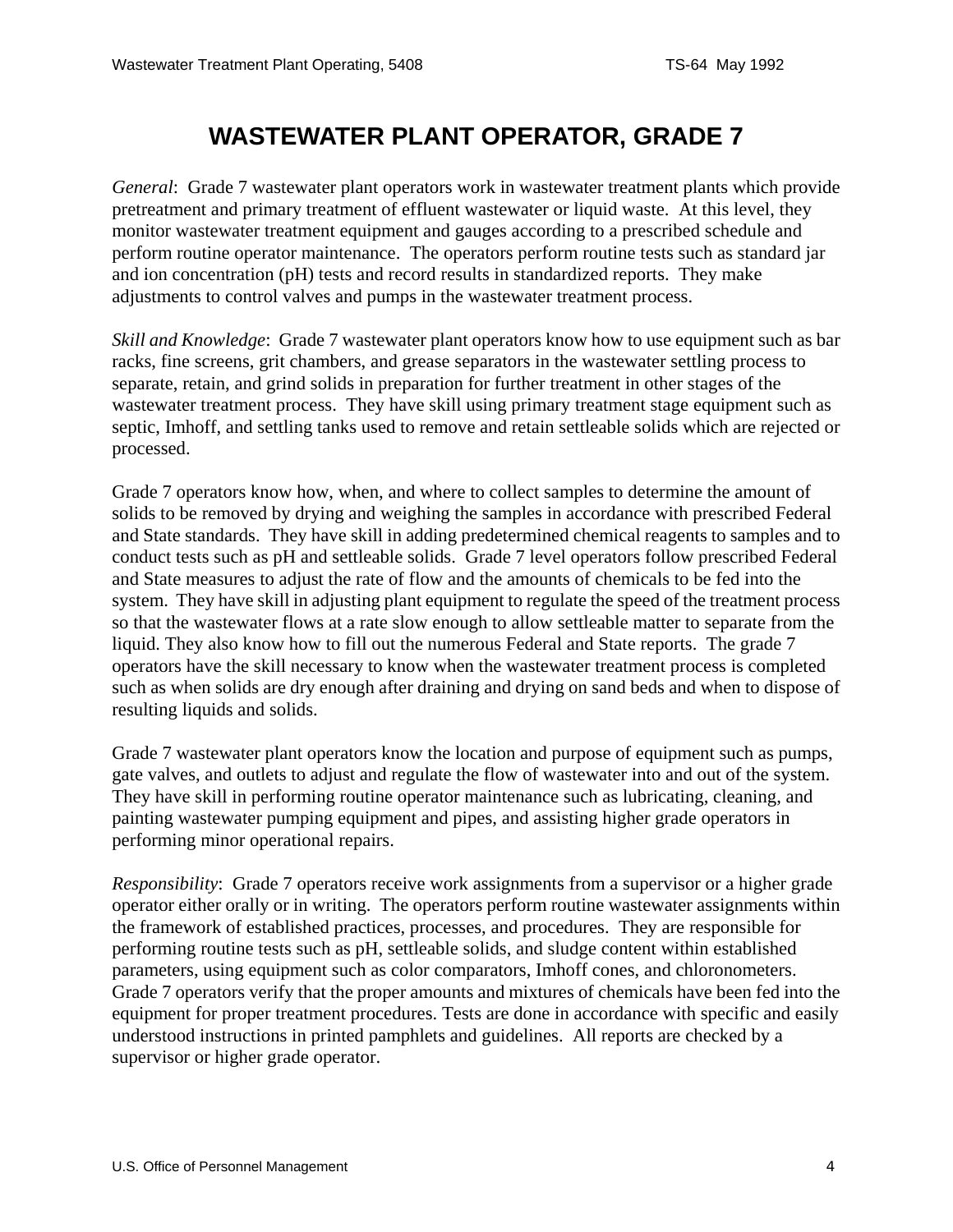<span id="page-4-0"></span>Grade 7 wastewater plant operators check the equipment frequently according to a prescribed schedule and determine within established guidelines if it is working properly, detecting and correcting problems such as minor leaks, oiling, greasing, and cleaning machinery as prescribed. They follow prescribed regulations concerning reading meters and gauges to maintain efficient wastewater treatment. Work is checked by the supervisor or wastewater "operator in charge" for compliance with instructions and regulations. In some work situations, at large plants, operators at this level may be responsible for any major part of the system.

*Physical Effort*: Grade 7 wastewater plant operators do considerable walking, standing on concrete floors, and climbing stairways and ladders. Light to moderate physical effort is necessary to turn valves and controls. They frequently lift and carry items weighing up to 18 kilograms (40 pounds) unassisted and occasionally lift and carry heavier items with assistance of other workers or with lifting devices.

*Working Conditions*: Grade 7 wastewater plant operators usually work indoors and occasionally work outside for short periods where they are subject to prevailing weather conditions. They are exposed to constant noise, rotating machinery, dirt, grease, chemicals, oil, and fumes in the work area. Wastewater plant operators are subject to cuts and abrasions from the use of tools and equipment and burns from chemicals. In addition, they work on catwalks and ladders. Operators at this level follow prescribed safety practices and use safety equipment such as face shields, gloves, hard-toe shoes, respirators, and protective clothing. Some of these safety items may be uncomfortable to wear and may be worn or used for long periods.

# **WASTEWATER TREATMENT PLANT OPERATOR, GRADE 8**

*General*: Grade 8 wastewater treatment plant operators provide, in addition to the pretreatment and primary treatment performed at grade 7, secondary treatment of wastewater, which promotes bacteriological growth that is used to feed on nonsettling solids. Grade 8 operators do more extensive testing than grade 7 operators to determine such things as biochemical oxygen demand, suspended and dissolved solids, and dissolved oxygen. They increase or decrease chemical agents based upon the results of these and similar tests. Operators at this level record the results in standardized reports designed to meet Federal and State regulations.

In addition to the equipment used at grade 7, grade 8 operators use equipment such as biological filters, sand filters, aeration tanks, and oxidation ponds. Grade 8 operators adjust plant equipment for proper separation of settleable matter from the liquid and, in addition to what grade 7 operators do, process nonsettling solids through secondary stage equipment.

*Skill and Knowledge*: In addition to the knowledge of primary treatment equipment required by grade 7 operators, grade 8 wastewater treatment plant operators have a thorough knowledge of the secondary processes and equipment such as biological filters, oil separators, holding tanks, sand filters, aeration tanks, and oxidation ponds to accomplish the secondary or tertiary treatment processes. Grade 8 wastewater treatment plant operators know how to collect water samples and conduct tests such as chlorine residual, biochemical oxygen demand, acidity or alkalinity, and total solids.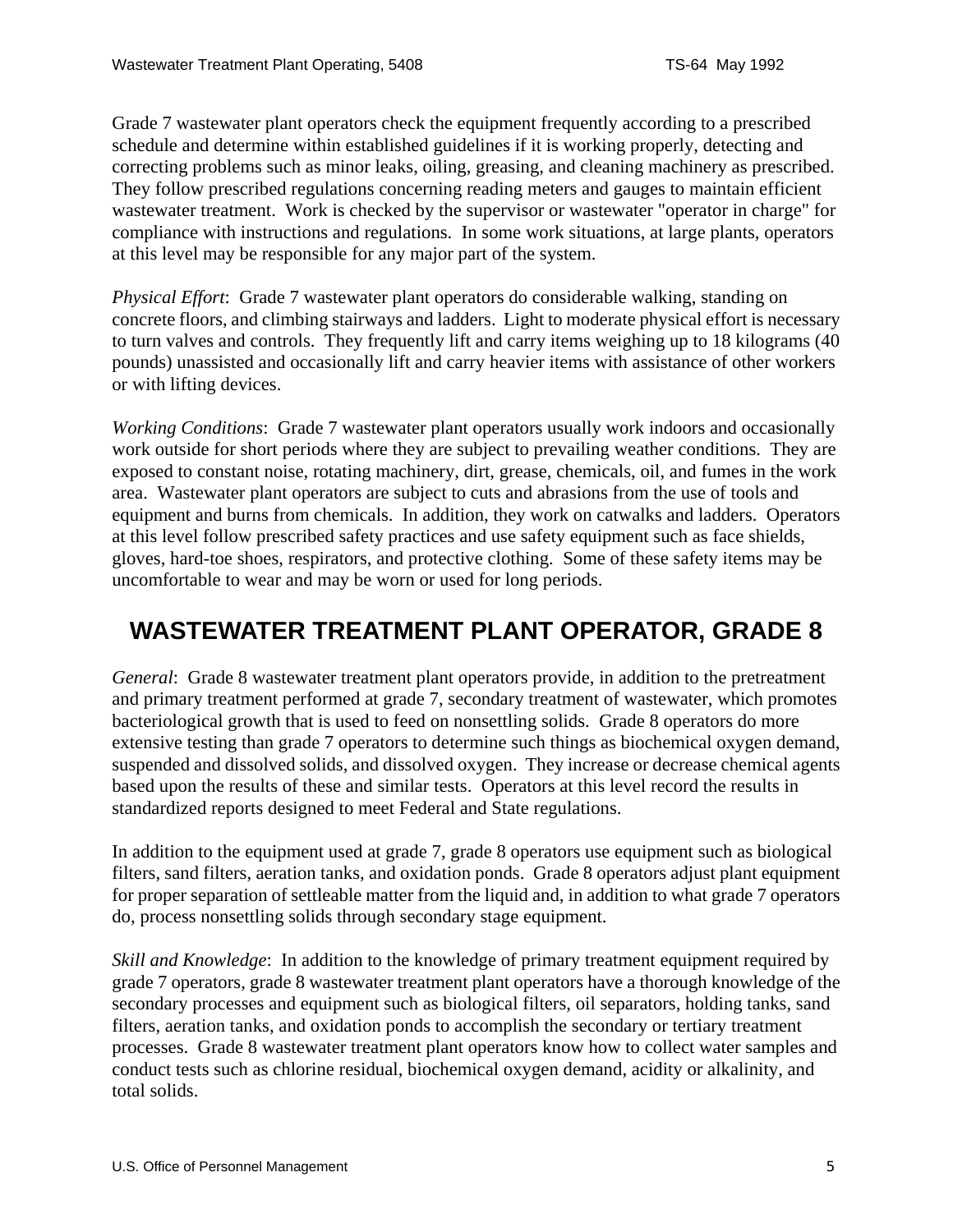They have skill to make proper adjustments by adding in a prescribed manner the necessary chemicals such as hydrated lime to cultivate anaerobic bacteria. At this grade level, the operators take samples from more points in the plant, tests are for additional purposes (secondary treatment), and adjustments are made at more locations. Grade 8 wastewater treatment plant operators have skill to fill out reports according to clearly delineated Federal and State reporting requirements. Reports are spot-checked by the supervisor or a higher grade employee for adherence to Federal and State reporting requirements.

In addition to the equipment used by grade 7, grade 8 wastewater treatment plant operators know how to operate and perform minor maintenance on a greater variety of equipment such as pumps, valves, chemical feed machines, and chlorinators. Equipment is more complex at this level since it is used in the secondary, tertiary, or final treatment process to completely treat the wastewater before final discharge to either city wastewater systems or water sources such as lakes and rivers.

*Responsibility*: Grade 8 wastewater treatment plant operators receive work assignments from a supervisor or a higher grade operator who is in charge of the facility or work shift. These assignments may be in the form of written or oral instructions. Overall responsibility within the framework of established practices, processes, and procedures made by grade 8 wastewater treatment plant operators are more complicated and numerous because the secondary treatment process uses additional and more complex equipment than the pretreatment and primary treatment stages.

The grade 8 water treatment operators are responsible for conducting tests and measurements similar to the grade 7 operator, within prescribed State and Federal standards; however, results are checked and records are reviewed at the completion of the shift. Work is spot-checked by a supervisor or the "operator in charge" for compliance with instructions and regulations.

*Physical Effort*: Physical effort at this grade level is the same as that described at the [grade 7 level.](#page-3-0)

*Working Conditions*: Working conditions at this grade level are the same as that described at [grade 7.](#page-3-0)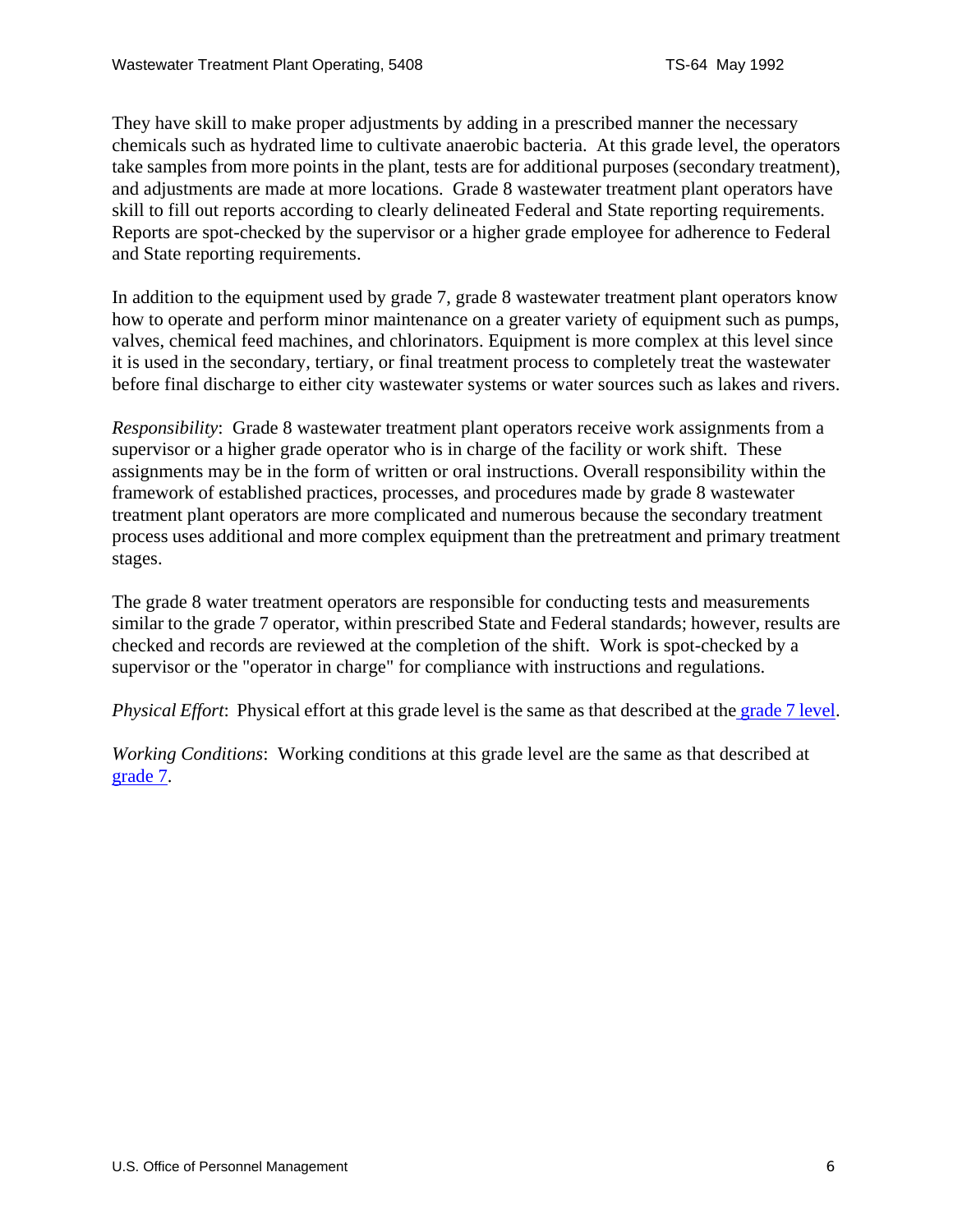## <span id="page-6-0"></span>**WASTEWATER TREATMENT PLANT OPERATOR, GRADE 9**

*General*: In addition to the treatment processes at the 8 level, grade 9 wastewater treatment plant operators treat industrial wastewater by removing nitrogen, phosphorous, soluble chemicals, oils, and heavy metals such as copper and chrome. Grade 9 level operators perform testing that is more varied and complex than grade 8 operators to determine such things as sedimentary characteristics and flow rates, adjust for pH, and add proper amounts of chemicals to precipitate heavy metals. Similar to the grade 8 level, operators at this level record the results in standardized reports designed to meet Federal and State regulations.

In addition to the equipment used at grade 8, the grade 9 operators use such equipment as rapid mix and flocculation chambers, chemical treatment tanks and their associated pumps, as well as treatment tanks for batch treatment.

*Skill and Knowledge*: In addition to the knowledge of primary and secondary treatment required by grade 8 operators, the grade 9 wastewater treatment plant operators have a thorough knowledge of the tertiary wastewater treating processes relating specifically to industrial wastewater normally encountered in heavy industrial environments. The operators know how to monitor and control industrial wastes such as hexavalent chrome, cyanide, hydrazine, penesolve, caustics, and phosphates. Grade 9 level operators know how to read and follow chemical procedures to treat industrial wastes. Operators use instruments such as dissolved oxygen meters, pH meters, water meters, mag meters, and turbidity meters to perform tasks such as adjusting pH and adding prescribed amounts of chemicals to precipitate heavy metals. They are skilled in monitoring equipment operations to assure correct processing of waste and rinse waters through successive stages of the industrial wastewater treatment system.

Grade 9 operators know how to collect samples and conduct tests such as phenol, ion concentration, heavy metal content and concentration, suspended or volatile solids, and chemical or radioactive contaminants. They make additional adjustments to chemical additives based upon a prescribed set of Federal and State regulations and report findings according to established guidelines.

In addition to equipment used at grade 8, grade 9 wastewater treatment plant operators are skilled in the use and operation of various kinds of equipment associated with industrial wastewater treatment such as nitrification reactors, chemical flocculation chambers, flash mix tanks, oxidation chambers, clarifiers, sludge thickeners, and ion exchangers. The adjustments made on the various apparatuses are critical since the equipment is used in the final treatment of industrial wastewater before final discharge.

*Responsibility*: Grade 9 wastewater treatment plant operators receive work assignments from a supervisor or a higher grade worker who is in charge of the facility or work shift. Overall responsibility is greater than that described at the grade 8 level because grade 9 operators make independent judgments and decisions within the framework of established practices, processes, and procedures. They are responsible for all phases of treatment prior to final discharge of treatment wastewater.